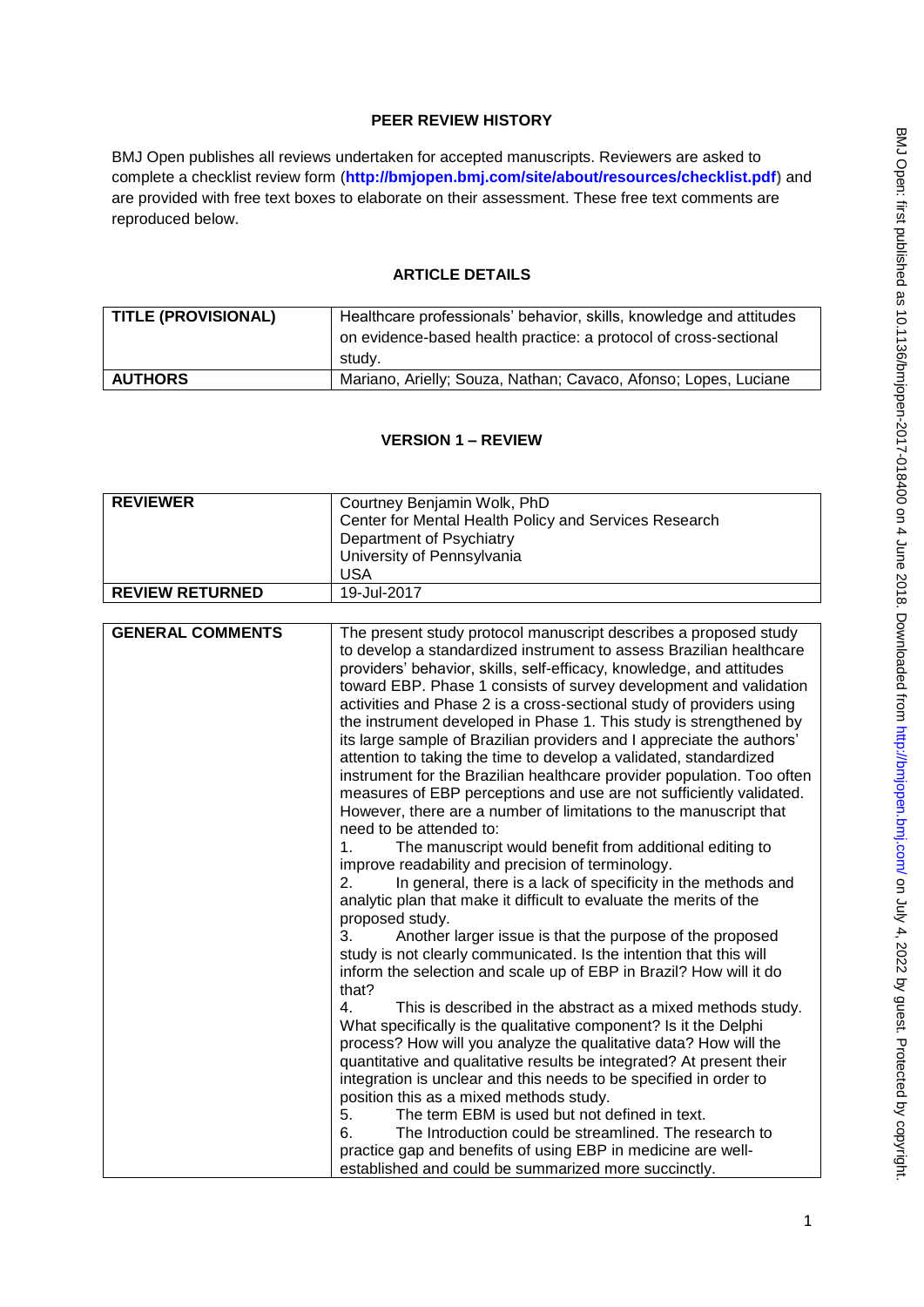| 7. | There is a body of literature on implementation science that<br>extends beyond medicine (e.g., in mental health and child welfare)<br>that should be incorporated. For example, there are validated<br>instruments like the Evidence Based Practice Attitudes Scale<br>(EBPAS, Aarons et al., 2004) that will be important to include in your<br>candidate measures and may be missed if the authors' rely on the<br>medical and quality improvement literature exclusively. |
|----|------------------------------------------------------------------------------------------------------------------------------------------------------------------------------------------------------------------------------------------------------------------------------------------------------------------------------------------------------------------------------------------------------------------------------------------------------------------------------|
| 8. | The rationale for creating one measure that encompasses                                                                                                                                                                                                                                                                                                                                                                                                                      |
|    | so many areas of EBP implementation (i.e., behavior, skills,<br>knowledge, and attitudes) is not clear. This strikes me as a rather                                                                                                                                                                                                                                                                                                                                          |
|    | lofty goal.                                                                                                                                                                                                                                                                                                                                                                                                                                                                  |
| 9. | Relatedly, it is not clear whether the intention is to create a                                                                                                                                                                                                                                                                                                                                                                                                              |
|    | new measure or to cull existing measures for inclusion. Why create                                                                                                                                                                                                                                                                                                                                                                                                           |
|    | a new measure when so many already exist?                                                                                                                                                                                                                                                                                                                                                                                                                                    |
|    | The authors' propose to distribute the web survey in Phase<br>10.                                                                                                                                                                                                                                                                                                                                                                                                            |
|    | 2 every week for 12 weeks but the rationale for this is unclear. This<br>seems unnecessarily excessive.                                                                                                                                                                                                                                                                                                                                                                      |
|    | 11.<br>In Phase 1 the mean test-retest reliability window is                                                                                                                                                                                                                                                                                                                                                                                                                 |
|    | described as 7.5 days. Please describe how you arrived at this                                                                                                                                                                                                                                                                                                                                                                                                               |
|    | number. This leads me to believe the study may already be in                                                                                                                                                                                                                                                                                                                                                                                                                 |
|    | progress but that is not specified anywhere in the protocol. Please                                                                                                                                                                                                                                                                                                                                                                                                          |
|    | clearly include the study status and anticipate date of completion.<br>In Phase 2 the authors' state they will use several strata in<br>12.                                                                                                                                                                                                                                                                                                                                  |
|    | their sampling (type of profession, geography, setting). Please                                                                                                                                                                                                                                                                                                                                                                                                              |
|    | specify the details of the plan.                                                                                                                                                                                                                                                                                                                                                                                                                                             |
|    | The term "snail mail" is used which seems overly colloquial.<br>13.                                                                                                                                                                                                                                                                                                                                                                                                          |
|    | Consider replacing with something like "postal mail".                                                                                                                                                                                                                                                                                                                                                                                                                        |

| <b>REVIEWER</b>        | Joelle Robertson-Preidler<br>University of Zurich |
|------------------------|---------------------------------------------------|
|                        | Switzerland                                       |
| <b>REVIEW RETURNED</b> | 20-Jul-2017                                       |

| <b>GENERAL COMMENTS</b> | Evidence based practice (EBP) is an important component of quality<br>care delivery. This protocol has the potential to contribute a valuable<br>assessment tool for identifying barriers to and facilitators of EBP<br>application and implementation specific to the Brazilian context that<br>could be used in other contexts to account for cultural and system<br>differences.                                                                                                                                                                                                                                      |
|-------------------------|--------------------------------------------------------------------------------------------------------------------------------------------------------------------------------------------------------------------------------------------------------------------------------------------------------------------------------------------------------------------------------------------------------------------------------------------------------------------------------------------------------------------------------------------------------------------------------------------------------------------------|
|                         | The protocol includes detailed information on the background and<br>importance of EBP and outlines a solid methodology to undertake<br>the study. However, further organization and clarification of the<br>content, citing studies that have used this same methodology to<br>create and test national surveys, and revising for spelling, grammar,<br>and sentence structure would strengthened this manuscript<br>considerably.                                                                                                                                                                                       |
|                         | Introduction:<br>You provided detailed background for the importance and use of<br>EBP. However, the information could be better structured to give<br>readers necessary background information on EBP and relay the<br>importance of your study without overwhelming them. Organizing the<br>introduction into more structured sections on the importance of EBP<br>for providing quality care, current awareness and perceptions of<br>EBT, gaps in implementation and known barriers to application, and<br>the contribution that your study would make could create a more<br>structured and effective introduction. |
|                         | I suggest that you make the contribution of the study more explicit in                                                                                                                                                                                                                                                                                                                                                                                                                                                                                                                                                   |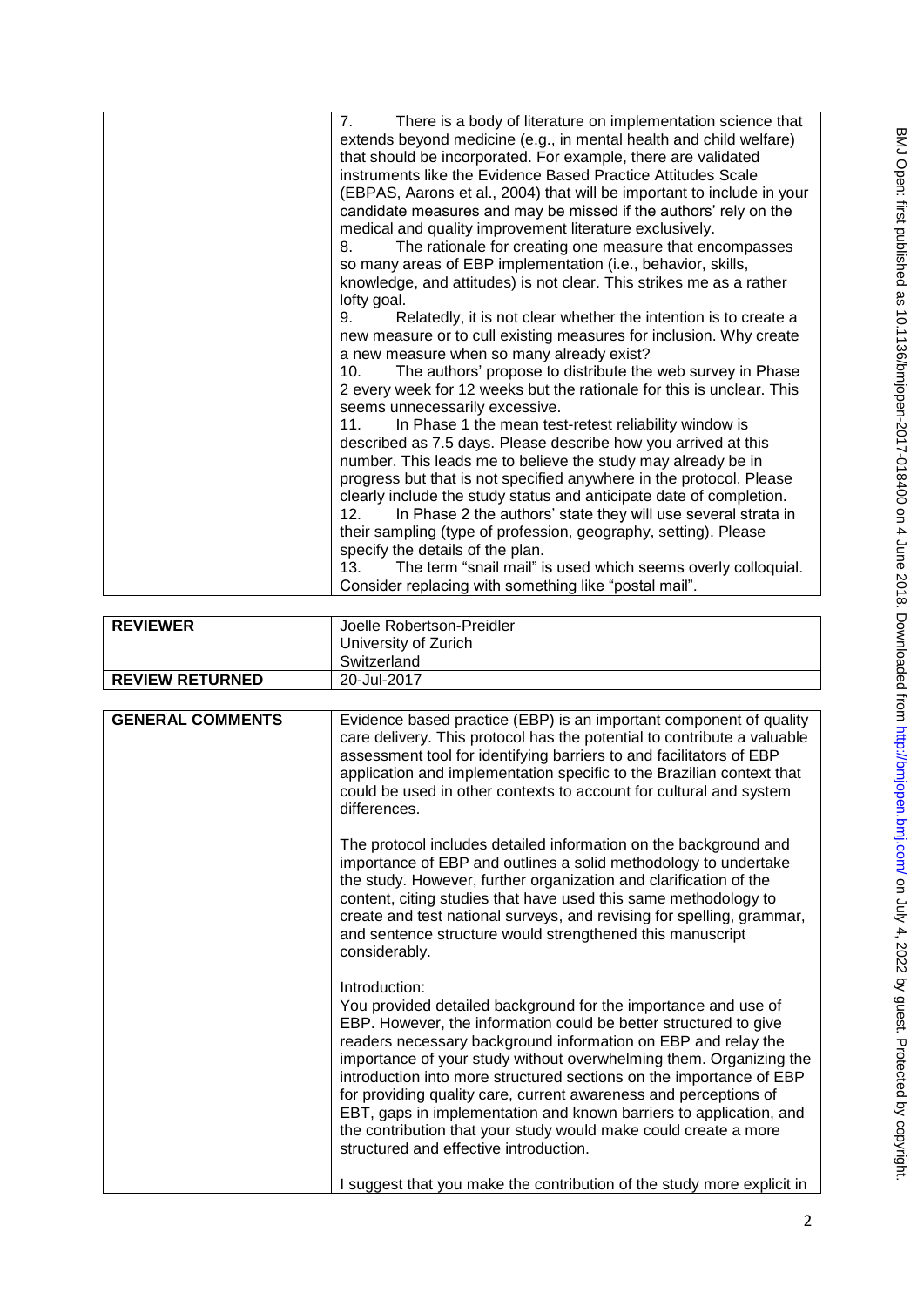| the introduction by explaining how this research builds on past<br>research and what its contribution may be. In other words, why is<br>this study needed? How does its Brazilian focus impact the<br>contribution?                                                   |
|-----------------------------------------------------------------------------------------------------------------------------------------------------------------------------------------------------------------------------------------------------------------------|
| I would more clearly define what EBP means. Does it refer to<br>practitioners using evidence in their practice in terms of guideline<br>adherence? Does it include evidence interpretation? Does it include<br>studies using qualitative data?                        |
| Page 4, Lines 134-136<br>You mention how EBP has contributed to better care and improved<br>outcomes, but I would also mention the limitations and skepticism of<br>EBP, which will probably impact its application in practice.                                      |
| For example, see:<br>Reeve J. Protecting generalism: moving on from evidence-based<br>medicine? The British Journal of General Practice. 2010; 60(576):<br>521-523. doi:10.3399/bjgp10X514792.                                                                        |
| Sheridan DJ, Julian DG. Achievements and Limitations of Evidence-<br>Based Medicine. Journal of the American College of Cardiology.<br>2016; 68(2): 204-13. doi: 10.1016/j.jacc.2016.03.600.                                                                          |
| Goldman J, Shih T. The Limitations of Evidence-Based Medicine-<br>Applying Population-Based Recommendations to Individual Patients.<br>Virtual Mentor. 2011; 13(1): 26-30. doi:<br>10.1001/virtualmentor.2011.13.1.jdsc1-1101.                                        |
| Greenhalgh T, Howick J, Maskrey N. Evidence based medicine: a<br>movement in crisis? BMJ. 2014; 348: g3725.<br>doi:10.1136/bmj.g3725.                                                                                                                                 |
| Page 5, Lines 155-158<br>You mention one potential barrier to implementation, but I would<br>suggest that you further discuss research on currently known<br>barriers and facilitators to EBP implementation and application from<br>the practitioners point of view. |
| For example, see:<br>Swennen M, et al. Doctors' Perceptions and Use of Evidence-Based<br>Medicine: A Systematic Review and Thematic Synthesis of<br>Qualitative Studies. Academic Medicine. 2013; 88(9): 1384-1396.<br>doi: 10.1097/ACM.0b013e31829ed3cc.             |
| Rousseau D, Gunia B. "Evidence-based practice: the psychology of<br>EBP implementation." Annual Review of Psychology. 2016; 67: 667-<br>692. doi. 10.1146/annurev-psych-122414-033336.                                                                                |
| Sadeghi-Bazargani H, Tabrizi JS, and Azami-Aghdash S. "Barriers<br>to evidence-based medicine: a systematic review." Journal of<br>Evaluation in Clinical Practice. 2014; 20(6): 793-802. doi:<br>10.1111/jep.12222.                                                  |
| Page 5, Lines 166-169<br>You talk about reviews but only mention one review. Are there more<br>than one review that you are referring to? If so, you need to include<br>their references.                                                                             |
| Page 6, Lines 173-176                                                                                                                                                                                                                                                 |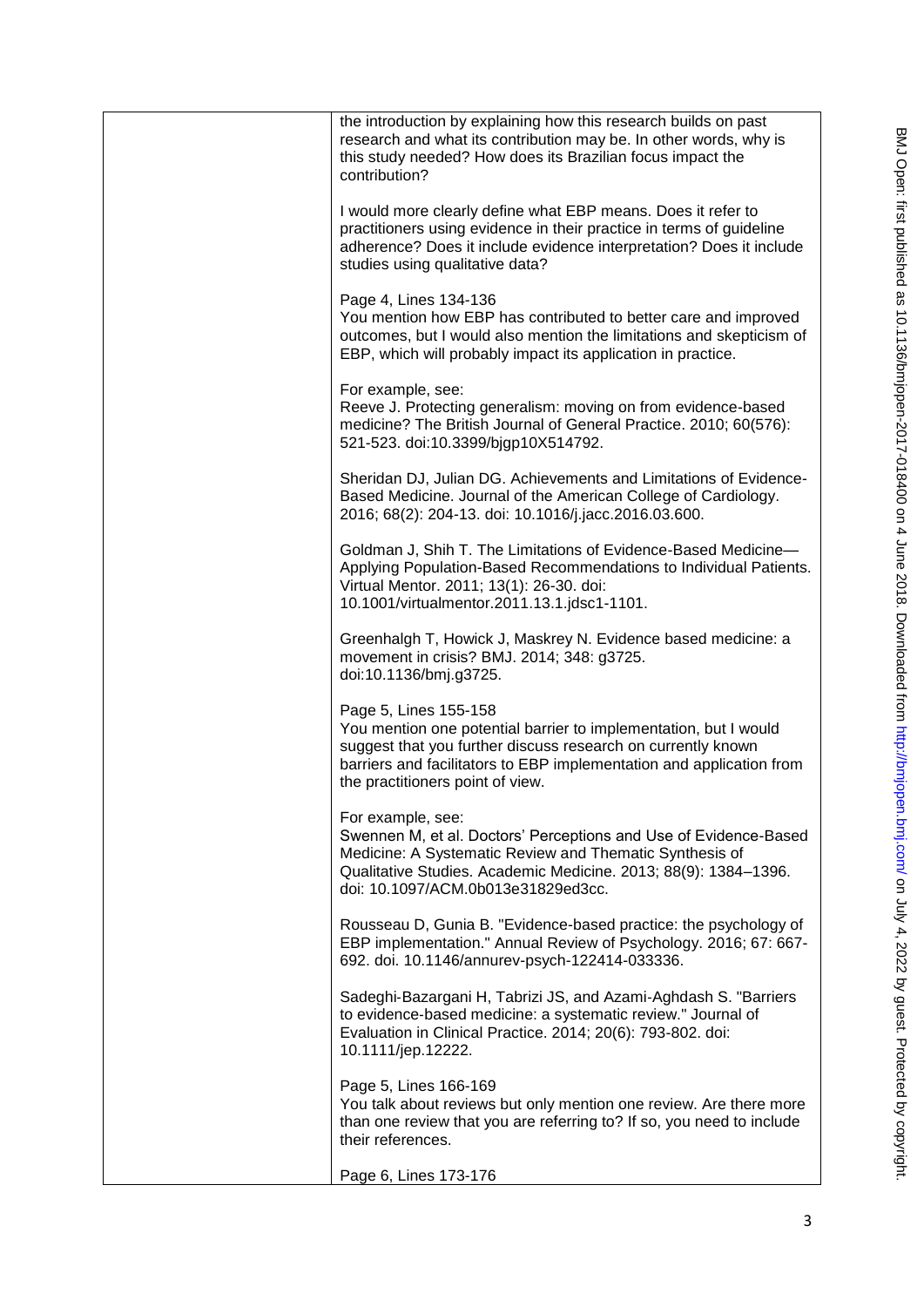| You need to include references for these validated tests.                                                                                                                                                                                                                                                                                                                                            |
|------------------------------------------------------------------------------------------------------------------------------------------------------------------------------------------------------------------------------------------------------------------------------------------------------------------------------------------------------------------------------------------------------|
| Methodology<br>Your methodology is very detailed. Make sure to reference studies<br>that have used these same steps to create and validate measures<br>for national surveys.                                                                                                                                                                                                                         |
| Page 7, lines 208-209<br>Make sure to indicate that this number is a projected amount or is<br>what you have calculated to be a reliable sample. As it is it seems<br>like you already performed the survey and had this number of<br>respondents.                                                                                                                                                   |
| Page 10, line 301<br>Clarify who "the volunteers" are.                                                                                                                                                                                                                                                                                                                                               |
| <b>Discussion</b><br>You did a great job discussing the importance of this study, but<br>make sure to clarify this in the introduction. Is there any expected<br>results? Have any former studies looked at the use and barriers to<br>EBP in general or specifically in the Brazilian context? If so, what<br>were their findings and how might your finding relate or expand on<br>these findings? |
| Make sure to include the limitations of this study in the discussion.                                                                                                                                                                                                                                                                                                                                |
| Page 11, line 338<br>Will your survey instrument account for culture? If so, make sure to<br>express this clearly in the introduction and methodology.                                                                                                                                                                                                                                               |
|                                                                                                                                                                                                                                                                                                                                                                                                      |

# **VERSION 1 – AUTHOR RESPONSE**

Editor Comments to Author:

1) Please revise the title to indicate the study design and setting. This is the preferred format of the journal.

R1 - Thank you. We modified to Healthcare professionals' behavior, skills, knowledge and attitudes on evidence-based health practice: a protocol of cross sectional study.

2) Please give information on consent in your paper.

R2 - We added this information in methods section as follow: This study protocol has been approved by the Pharmaceutical Sciences Faculty Ethics (1.425.808).

3) Please include a study timeline in your paper, indicating when the study is expected to start and finish.

R3 - We added this information in methods section as follow: the study will start in January 2017 with deadline for its finalization June 2018.

Reviewer 1

General comments

Please leave your comments for the authors below. The present study protocol manuscript describes a proposed study to develop a standardized instrument to assess Brazilian healthcare providers' behavior, skills, self-efficacy, knowledge, and attitudes toward EBP. Phase 1 consists of survey development and validation activities and Phase 2 is a cross-sectional study of providers using the instrument developed in Phase 1. This study is strengthened by its large sample of Brazilian providers and I appreciate the authors' attention to taking the time to develop a validated, standardized instrument for the Brazilian healthcare provider population. Too often measures of EBP perceptions and use are not sufficiently validated. However, there are a number of limitations to the manuscript that need to be attended to: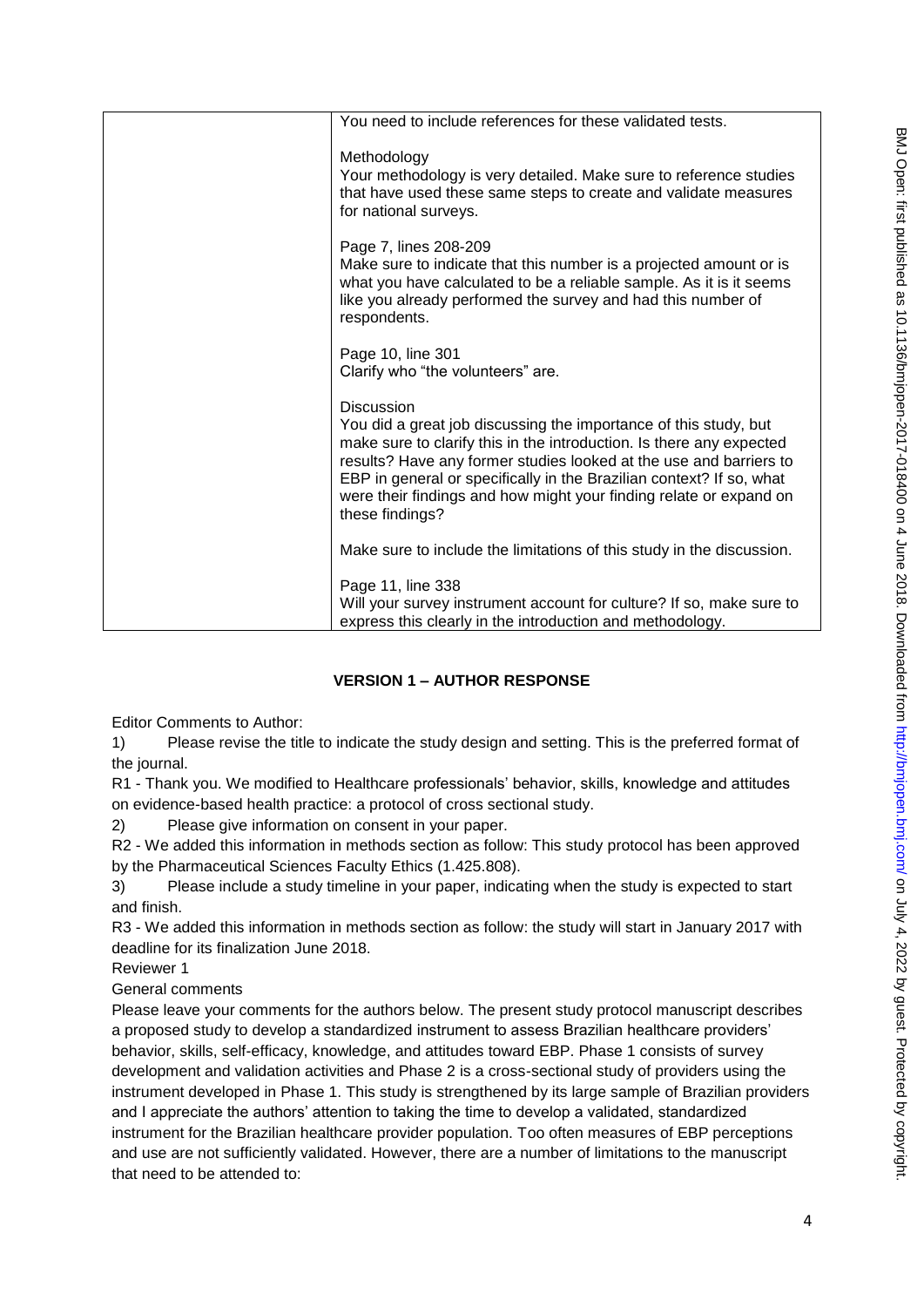We thank you for all your comments for helping our manuscript become much better.

1.The manuscript would benefit from additional editing to improve readability and precision of terminology.

R1. We asked a native English speaker to review our paper. In addition, we reviewed the technical terms.

2.In general, there is a lack of specificity in the methods and analytic plan that make it difficult to evaluate the merits of the proposed study

R2. We did important changing in methods sections to better understanding our analysis. We highlighted all changed.

3. Another larger issue is that the purpose of the proposed study is not clearly communicated. Is the intention that this will inform the selection and scale up of EBP in Brazil? How will it do that? We state the goals of this study in the section "Discussion and Disseminations" as follow: "Little research has focused on comparing the use of EBP among different healthcare professions. For EBP to be fully implemented, it is essential to clarify possible differences among professions. No studies were found in Brazil that performed the cultural adaptation of the instruments that evaluate EBP, nor did studies that estimate the psychometric qualities of these instruments. The data collected will provide critical and useful evidence to inform strategies to scale up and qualify EBP in many settings. Some items of this new EBP instrument will target the identification of facilitators and barriers for the adoption of the new paradigm of evidence based clinical practice and to improve patient's care in relation to professionals' fulfillment. These data may be useful to inform the design strategies and intervention to implementation or enhance EBP. The results of this study will be published in a peerreviewed journal and brief reports of the findings will be disseminated directly to the class councils, public health managers, via CONASS (National Council of Health Secretaries) and in the places where the professionals were selected. The results will help decision-makers and managers lower the barriers to SBE implementation.

4. This is described in the abstract as a mixed methods study. What specifically is the qualitative component? Is it the Delphi process? How will you analyze the qualitative data? How will the quantitative and qualitative results be integrated? At present their integration is unclear and this needs to be specified in order to position this as a mixed methods study

R4. Thank you for your comment. In fact, it is not a mixed methods study. This study intent to build and validated an instrument to understand perceptions and barriers to implement SBE in Brazil in different settings. We decided to make it in one phase as you can see in our new version of the methods section.

5.The term EBM is used but not defined in text.

R5. We didn´t use EBM but EBP (evidence based in practice) defined in the first paragraph of Introduction section. In addiction we gave, more information the importance of use this approach in clinical practices.

6. The Introduction could be streamlined. The research to practice gap and benefits of using EBP in medicine are well-established and could be summarized more succinctly.

R6. We review the structure of the introduction using your suggestions. In addition, we also modified our discussion justifying this study.

7. There is a body of literature on implementation science that extends beyond medicine (e.g., in mental health and child welfare) that should be incorporated. For example, there are validated instruments like the Evidence Based Practice Attitudes Scale (EBPAS, Aarons et al., 2004) that will be important to include in your candidate measures and may be missed if the authors' rely on the medical and quality improvement literature exclusively.

R7. We modified the introduction including more citations about validated instruments in different setting and health professionals including EBPAS, 2004).

8. The rationale for creating one measure that encompasses so many areas of EBP implementation (i.e., behavior, skills, knowledge, and attitudes) is not clear. This strikes me as a rather lofty goal R8.Different studies (SHANEYFELT et al., 2006; DRAGAN, 2009; TILSON et al., 2011) have pointed out that tools (scales) developed to assess whether are not completed in all need domains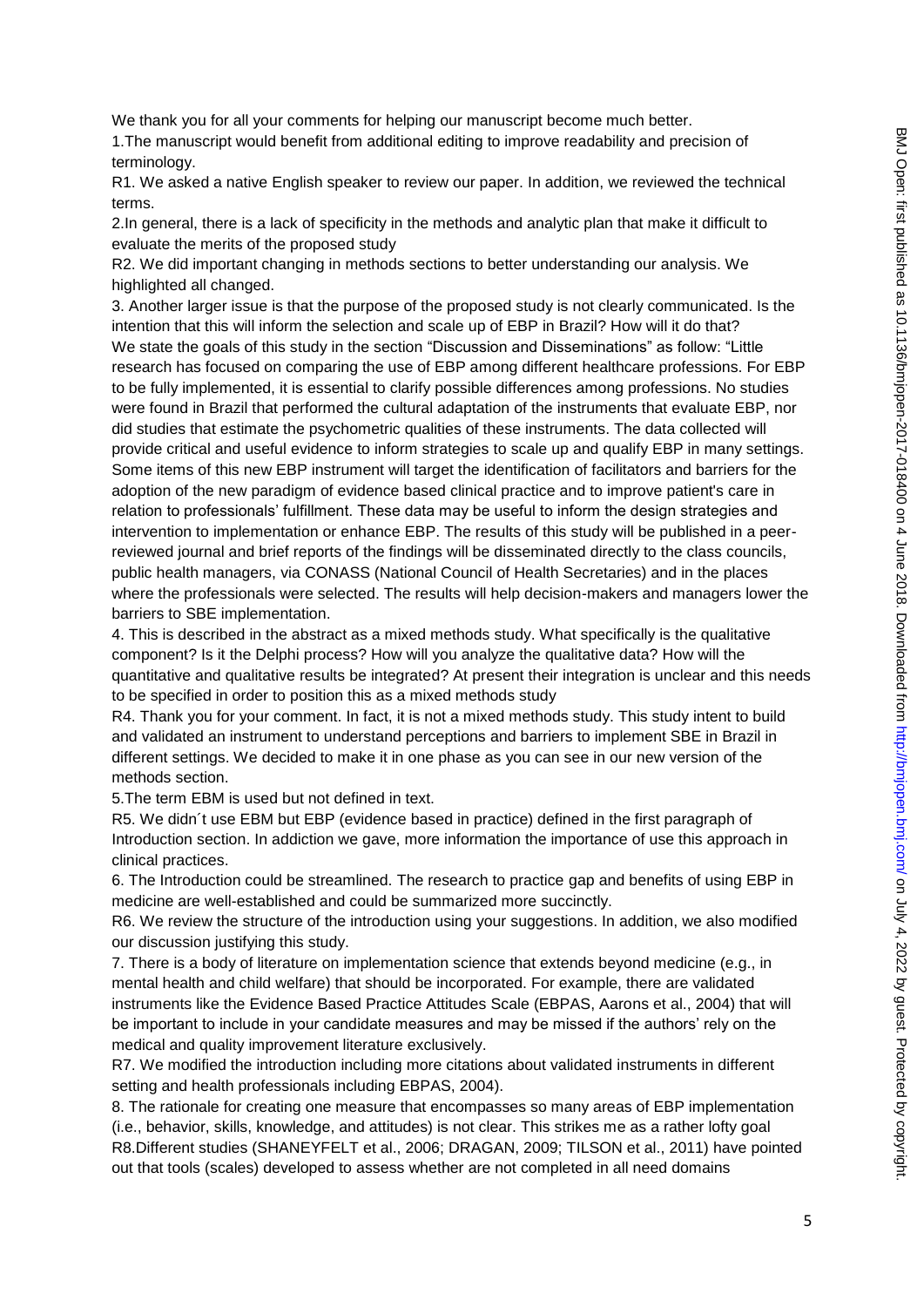(perceptions, knowledge, skills, behavior, self-efficacy) or weren´t appropriately validate. This motivated us to create a new instrument with the objective of evaluating all-important domains of SBE practice.

9. Relatedly, it is not clear whether the intention is to create a new measure or to cull existing measures for inclusion. Why create a new measure when so many already exist?

R9. According to the critics of the RS found, the existing instruments were either not validated or did not include all the important domains of the SBE. Our idea is to create one based on the several existing ones considering the strengths and limitations analyzed of each one and adjusting to the Brazilian context that is very different from the majority of the countries where the instruments were elaborated and applied.

10. The authors' propose to distribute the web survey in Phase 2 every week for 12 weeks but the rationale for this is unclear. This seems unnecessarily excessive.

R10. We did important changing in the methods section and this phase was modified.

11. In Phase 1 the mean test-retest reliability window is described as 7.5 days. Please describe how you arrived at this number. This leads me to believe the study may already be in progress but that is not specified anywhere in the protocol. Please clearly include the study status and anticipate date of completion.

R11. We haven´t started the study. This 7.5 days is our best guess about it. We really don´t know then we decided deleted it.

12. In Phase 2 the authors' state they will use several strata in their sampling (type of profession, geography, setting). Please specify the details of the plan.

R12. We modified the methods sections.

13. The term "snail mail" is used which seems overly colloquial. Consider replacing with something like "postal mail".

R13. We agree with you. Thank you.

Reviewer 2

General comments

Introduction:

You provided detailed background for the importance and use of EBP. However, the information could be better structured to give readers necessary background information on EBP and relay the importance of your study without overwhelming them. Organizing the introduction into more structured sections on the importance of EBP for providing quality care, current awareness and perceptions of EBT, gaps in implementation and known barriers to application, and the contribution that your study would make could create a more structured and effective introduction.

I suggest that you make the contribution of the study more explicit in the introduction by explaining how this research builds on past research and what its contribution may be. In other words, why is this study needed? How does its Brazilian focus impact the contribution?

I would more clearly define what EBP means. Does it refer to practitioners using evidence in their practice in terms of guideline adherence? Does it include evidence interpretation? Does it include studies using qualitative data?

R1. Thank you for your comments. We review the structure of the introduction using your suggestions. In addition, we also modified our discussion justifying this study.

Page 4, Lines 134-136

You mention how EBP has contributed to better care and improved outcomes, but I would also mention the limitations and skepticism of EBP, which will probably impact its application in practice. For example, see:

Reeve J. Protecting generalism: moving on from evidence-based medicine? The British Journal of General Practice. 2010; 60(576): 521-523. doi:10.3399/bjgp10X514792.

Sheridan DJ, Julian DG. Achievements and Limitations of Evidence-Based Medicine. Journal of the American College of Cardiology. 2016; 68(2): 204-13. doi: 10.1016/j.jacc.2016.03.600.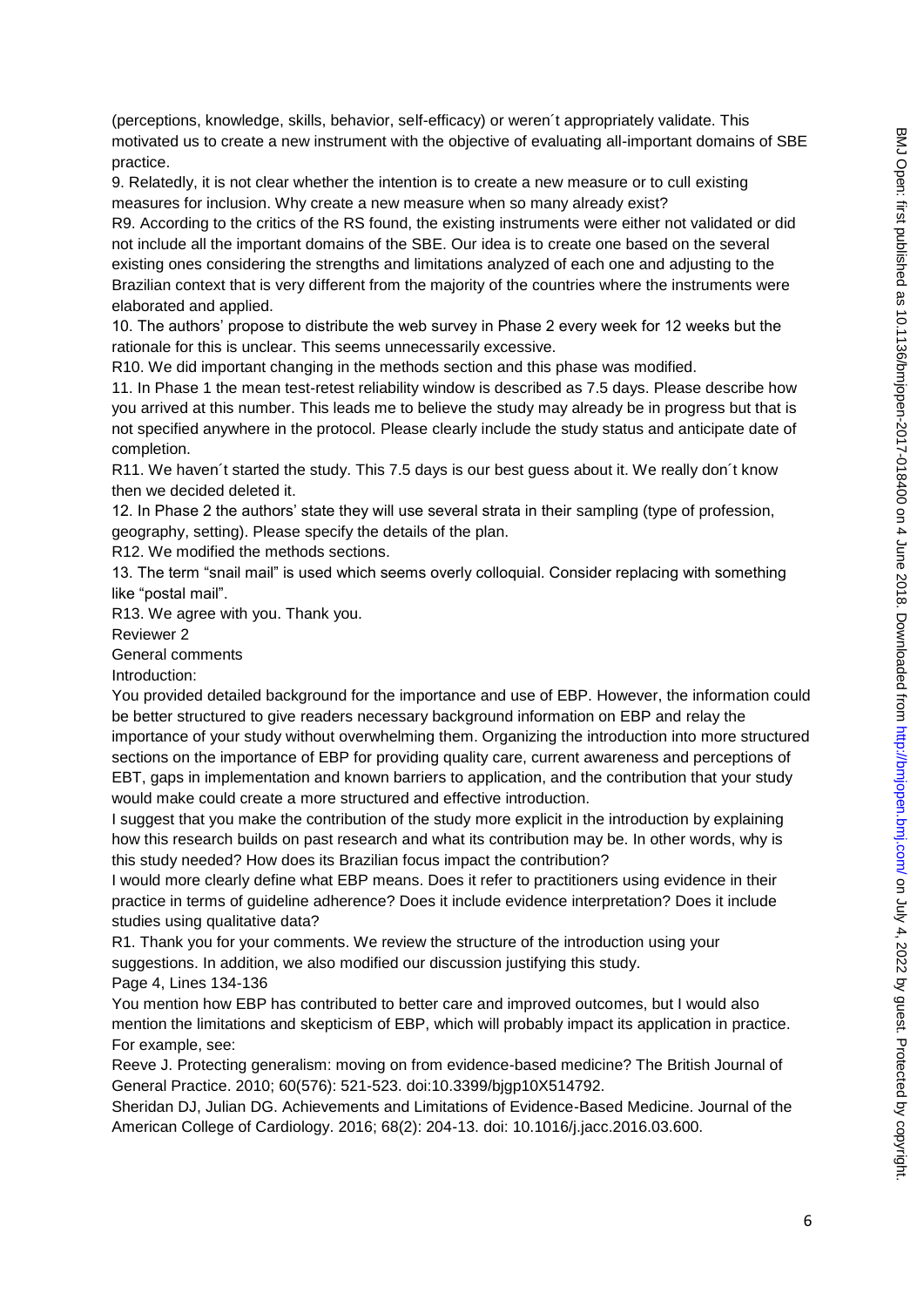Goldman J, Shih T. The Limitations of Evidence-Based Medicine—Applying Population-Based Recommendations to Individual Patients. Virtual Mentor. 2011; 13(1): 26-30. doi: 10.1001/virtualmentor.2011.13.1.jdsc1-1101.

Greenhalgh T, Howick J, Maskrey N. Evidence based medicine: a movement in crisis? BMJ. 2014; 348: g3725. doi:10.1136/bmj.g3725.

R2. Thank you for providing us all these citations. We included all of them in introduction and use to explain how this could be overcome.

Page 5, Lines 155-158

You mention one potential barrier to implementation, but I would suggest that you further discuss research on currently known barriers and facilitators to EBP implementation and application from the practitioners point of vie

For example, see:

Swennen M, et al. Doctors' Perceptions and Use of Evidence-Based Medicine: A Systematic Review and Thematic Synthesis of Qualitative Studies. Academic Medicine. 2013; 88(9): 1384–1396. doi: 10.1097/ACM.0b013e31829ed3cc.

Rousseau D, Gunia B. "Evidence-based practice: the psychology of EBP implementation." Annual Review of Psychology. 2016; 67: 667-692. doi. 10.1146/annurev-psych-122414-033336.

Sadeghi‐Bazargani H, Tabrizi JS, and Azami‐Aghdash S. "Barriers to evidence‐based medicine: a systematic review." Journal of Evaluation in Clinical Practice. 2014; 20(6): 793-802. doi:

10.1111/jep.12222

R3 Thank you for providing us all these citations. We included all of them in introduction and use to explain how this could be overcome.

Page 5, Lines 166-169

You talk about reviews but only mention one review. Are there more than one review that you are referring to? If so, you need to include their references.

R4 Thank you for providing us all these citations. We included all of them in introduction and use to explain how this could be overcome.

Page 6, Lines 173-176

You need to include references for these validated tests.

**Methodology** 

Your methodology is very detailed. Make sure to reference studies that have used these same steps to create and validate measures for national surveys.

R5. To describe the method more clearly, we rewrite the steps more succinctly and objectively, referring to other studies.

Page 7, lines 208-209

Make sure to indicate that this number is a projected amount or is what you have calculated to be a reliable sample. As it is it seems like you already performed the survey and had this number of respondents.

R6 We modified this part of the method.

Page 10, line 301

Clarify who "the volunteers" are.

R7. The method is revised and the term is better explained.

**Discussion** 

You did a great job discussing the importance of this study, but make sure to clarify this in the introduction. Is there any expected results? Have any former studies looked at the use and barriers to EBP in general or specifically in the Brazilian context? If so, what were their findings and how might your finding relate or expand on these findings?

R8. There are no studies in Brazil evaluating the practice of SBE among health professionals. We take advantage of the quotations that you have given us to improve this item and to refer correctly. Make sure to include the limitations of this study in the discussion.

R9. We added as possible limitation of this type of study:

Page 11, line 338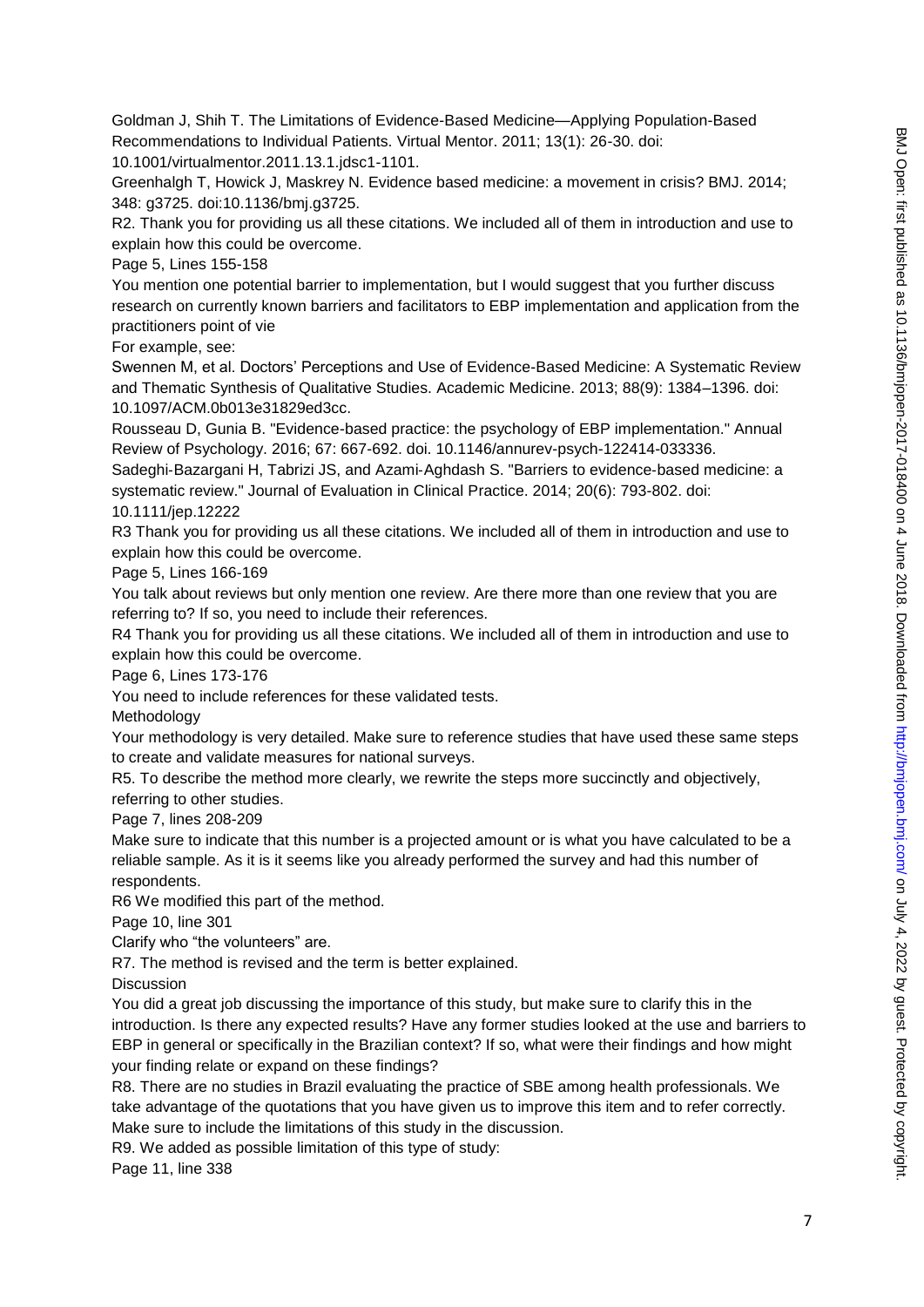Will your survey instrument account for culture? If so, make sure to express this clearly in the introduction and methodology.

R10. Sorry, we didn´t follow your comments.

## **VERSION 2 – REVIEW**

| <b>REVIEWER</b>         | Courtney Benjamin Wolk                                                  |
|-------------------------|-------------------------------------------------------------------------|
|                         | University of Pennsylvania, USA                                         |
| <b>REVIEW RETURNED</b>  | 06-Dec-2017                                                             |
|                         |                                                                         |
| <b>GENERAL COMMENTS</b> | This is a review of a revision to a proposed study to develop a         |
|                         | standardized instrument to assess Brazilian healthcare providers'       |
|                         | behavior, skills, self-efficacy, knowledge, and attitudes toward EBP.   |
|                         | The manuscript has been somewhat improved during the revision           |
|                         | process however some reviewer comments were not adequately              |
|                         | addressed or the response to reviews was unclear. My enthusiasm         |
|                         | for the manuscript is tempered by several limitations to the work in    |
|                         | its current form.                                                       |
|                         | The readability of the manuscript has been improved<br>1.               |
|                         | somewhat but would benefit from additional proofreading to improve      |
|                         | clarity.                                                                |
|                         | 2.<br>Additional details with respect to the methods has been           |
|                         | provided, which is helpful. The section on the power analyses is        |
|                         | unclear.                                                                |
|                         | 3.<br>The term "snail mail" is still used on page 8 despite the         |
|                         | author's indication in the response to reviews that this had been       |
|                         | changed.                                                                |
|                         | 4.<br>The purpose of the project has been clarified somewhat            |
|                         | though it isn't clear to me how useful the survey will ultimately be if |
|                         | the aim is to understand EBP use across professionals and how this      |
|                         | will inform the broader literature. Why is it important to understand   |
|                         | differences between EBP use across disciplines? How will you            |
|                         | develop a measure that assesses the constructs proposed, including      |
|                         | behavior, skill, and knowledge of EBP, that is appropriate for such a   |
|                         | wide audience? For example, the skills and knowledge needed to          |
|                         | implement an EBP in the oncology field are very different than the      |
|                         | skills and knowledge needed to implement an EBP for children's          |
|                         | mental health. The only way I can see to do this would be to create a   |
|                         | measure with questions that are very vague (e.g., do you use EBP?)      |
|                         | but those are unlikely to tell you much about actual EBP practice       |
|                         | and knowledge given lack of specificity and potential for social        |
|                         | desirability to influence responding. The author's response to          |
|                         | reviews regarding why the authors need to create such an all-           |
|                         | encompassing measures was unclear.                                      |
|                         | 5.<br>An additional concern continues to be the lack of grounding       |
|                         | in relevant implementation science literature. An additional cite was   |
|                         | added referencing the EBPAS as suggested, but otherwise the             |
|                         | manuscript has not been improved in this regard.                        |
|                         | 6.<br>The authors now use SBE but do not define it.                     |

#### **VERSION 2 – AUTHOR RESPONSE**

Editor Comments to Author:

We thank you for all your comments to improve our manuscript.

- Please remove the "what is already known" about this subject and what this study adds sections. These are not required for submission to BMJ Open.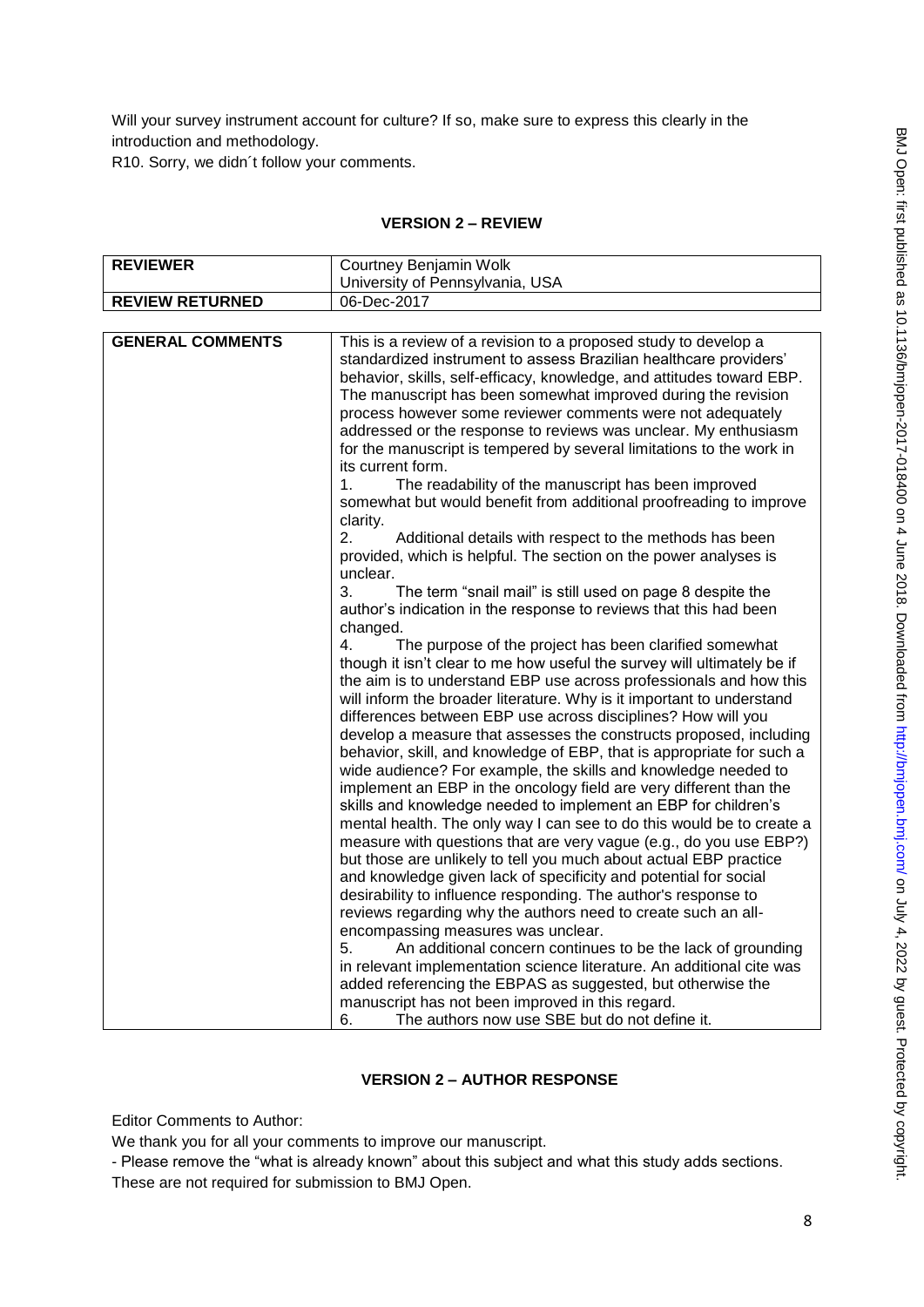- We add the section 'Strengths and limitations of this study', including five short bullet points, related specifically to the methods.

- Please ensure that your manuscript is proofread by a native English speaker prior to resubmission, to check for errors in language.

We asked a native English speaker to revise our manuscript. We also sent to a professional agency of translate to update and improve our English in the manuscript.

Reviewer(s)' Comments to Author:

Reviewer: 1

Reviewer Name: Courtney Benjamin Wolk Institution and Country: University of Pennsylvania, USA Please state any competing interests or state 'None declared': None declared

Please leave your comments for the authors below

This is a review of a revision to a proposed study to develop a standardized instrument to assess Brazilian healthcare providers' behaviour, skills, self-efficacy, knowledge, and attitudes toward EBP. The manuscript has been somewhat improved during the revision process however some reviewer comments were not adequately addressed or the response to reviews was unclear. My enthusiasm for the manuscript is tempered by several limitations to the work in its current form.

Thank you very much for your attention to review our manuscript. We will make an effort to address all your concerns.

1. The readability of the manuscript has been improved somewhat but would benefit from additional proofreading to improve clarity.

We asked a native English speaker to review our paper again to improve language clarity.

2. Additional details with respect to the methods has been provided, which is helpful. The section on the power analyses is unclear.

Our studied sample is probabilistically representative of the Health care professionals in Brazil with power of 95%. To reach such power with margin of error 5% our sample size should be 1.270 health care professionals (row 197). We know the optimal sample size for a study assures an adequate power to detect statistical significance. If study is underpowered, it will be statistically inconclusive and may make the whole protocol a failure. This paper covers the essentials in calculating power and sample size for a variety of applied study designs.

3. The term "snail mail" is still used on page 8 despite the author's indication in the response to reviews that this had been changed.

Sorry. We missed it. Now We modified for "postal mail". Thank you.

4. The purpose of the project has been clarified somewhat though it isn't clear to me how useful the survey will ultimately be if the aim is to understand EBP use across professionals and how this will inform the broader literature. Why is it important to understand differences between EBP use across disciplines? How will you develop a measure that assesses the constructs proposed, including behavior, skill, and knowledge of EBP, that is appropriate for such a wide audience? For example, the skills and knowledge needed to implement an EBP in the oncology field are very different than the skills and knowledge needed to implement an EBP for children's mental health. The only way I can see to do this would be to create a measure with questions that are very vague (e.g., do you use EBP?) but those are unlikely to tell you much about actual EBP practice and knowledge given lack of specificity and potential for social desirability to influence responding. The author's response to reviews regarding why the authors need to create such an all-encompassing measures was unclear. We agree with your comment that there is no point in comparing different types of health care professionals or disciplines. We are proposing to find out what the professional of different areas are facing to implement EBP. We also want to identify basic knowledge about the confidence of estimates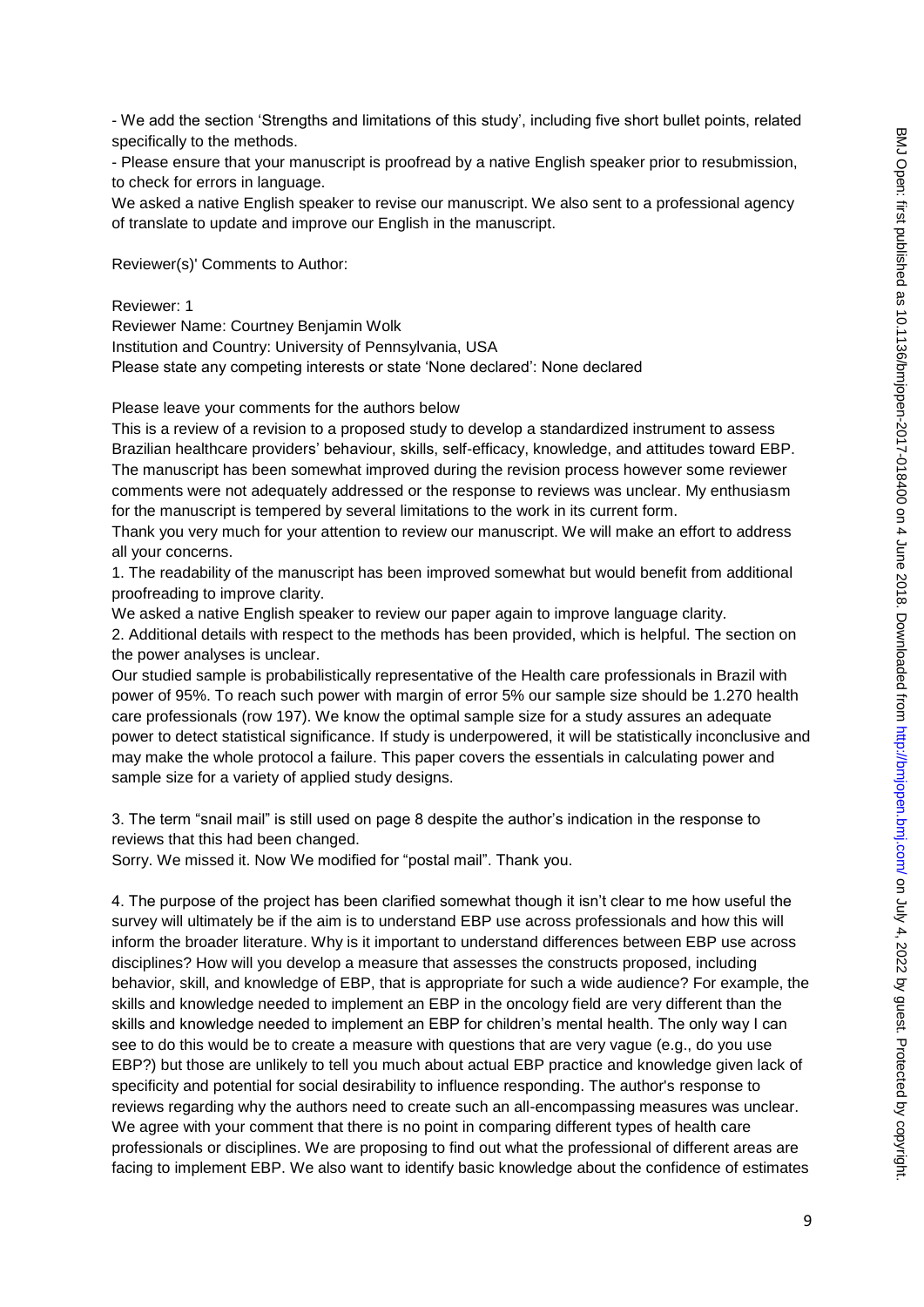in clinical studies or skill in search, screening and assessment of best evidence available in their area. It is very important to understand how clinical practices is confident to use the evidence available to make decision. We haven't found out any tools in Portuguese for specific class of health professionals.

In a country where geographical differences, resource availability and training are enormous, it is important to understand how EBP is being practiced by various specialties and types of health care professionals.

We do not want to know the specifics of each area, we want to know if the professional uses this knowledge to improve better outcomes. It is also important to know if these health care professionals can measure their results/outcomes or understanding the reliability and/or validity of measures in the available evidence concerning their area of practice, or even to translate and apply the evidence in their context. We described this main objective of the study in the introduction.

5. An additional concern continues to be the lack of grounding in relevant implementation science literature. An additional cite was added referencing the EBPAS as suggested, but otherwise the manuscript has not been improved in this regard.

Sorry, we don´t follow your concern. We added a paragraph about tools used to measure EBP. We found 104 types of tools. Nevertheless, few authors provide detail on how and how long before the intervention the questionnaires were developed and validated, nor on how the questionnaires were administrated included all relevant tools or SR about the important domains to evaluate EBP. What do you suggest to clarify the lack of relevant science literature?

6. The authors now use SBE but do not define it. Sorry. We missed it. We changed it

## **VERSION 3 – REVIEW**

| <b>REVIEWER</b>        | Courtney Benjamin Wolk, PhD<br>University of Pennsylvania, USA |
|------------------------|----------------------------------------------------------------|
| <b>REVIEW RETURNED</b> | 26-Mar-2018                                                    |

| <b>GENERAL COMMENTS</b> | This is a review of a second revision to a proposed study to develop<br>a standardized instrument to assess Brazilian healthcare providers'<br>behavior, skills, self-efficacy, knowledge, and attitudes toward EBP.                                                                                                                                                                                                                                                                                                                                                                                                                      |
|-------------------------|-------------------------------------------------------------------------------------------------------------------------------------------------------------------------------------------------------------------------------------------------------------------------------------------------------------------------------------------------------------------------------------------------------------------------------------------------------------------------------------------------------------------------------------------------------------------------------------------------------------------------------------------|
|                         | The readability of the manuscript has been improved during the<br>revision process.                                                                                                                                                                                                                                                                                                                                                                                                                                                                                                                                                       |
|                         | In the response to reviews the authors further clarify the scope of<br>what they hope to accomplish and provide a more nuanced rationale<br>for their work, which was helpful. The manuscript would continue to<br>benefit from additional clarify with respect to the scope and aims.<br>Therefor, I think it would be helpful to provide some of that additional<br>detail from the response to reviews in the manuscript's introduction<br>to further refine the scope for the reader.                                                                                                                                                 |
|                         | Regarding my comment about the lack of grounding in<br>implementation science literature, I am referring to literature from the<br>field of "implementation science" not "science." Implementation<br>science is the field of study of methods to promote adoption and<br>integration of EBPs and policies into routine care. There is an entire<br>journal, called "Implementation Science" devoted to the topic. There<br>has been a great deal of work done in the field of implementation<br>science around provider attitudes toward EBP and contextual factors<br>that are associated with EBP use that is relevant to the work the |